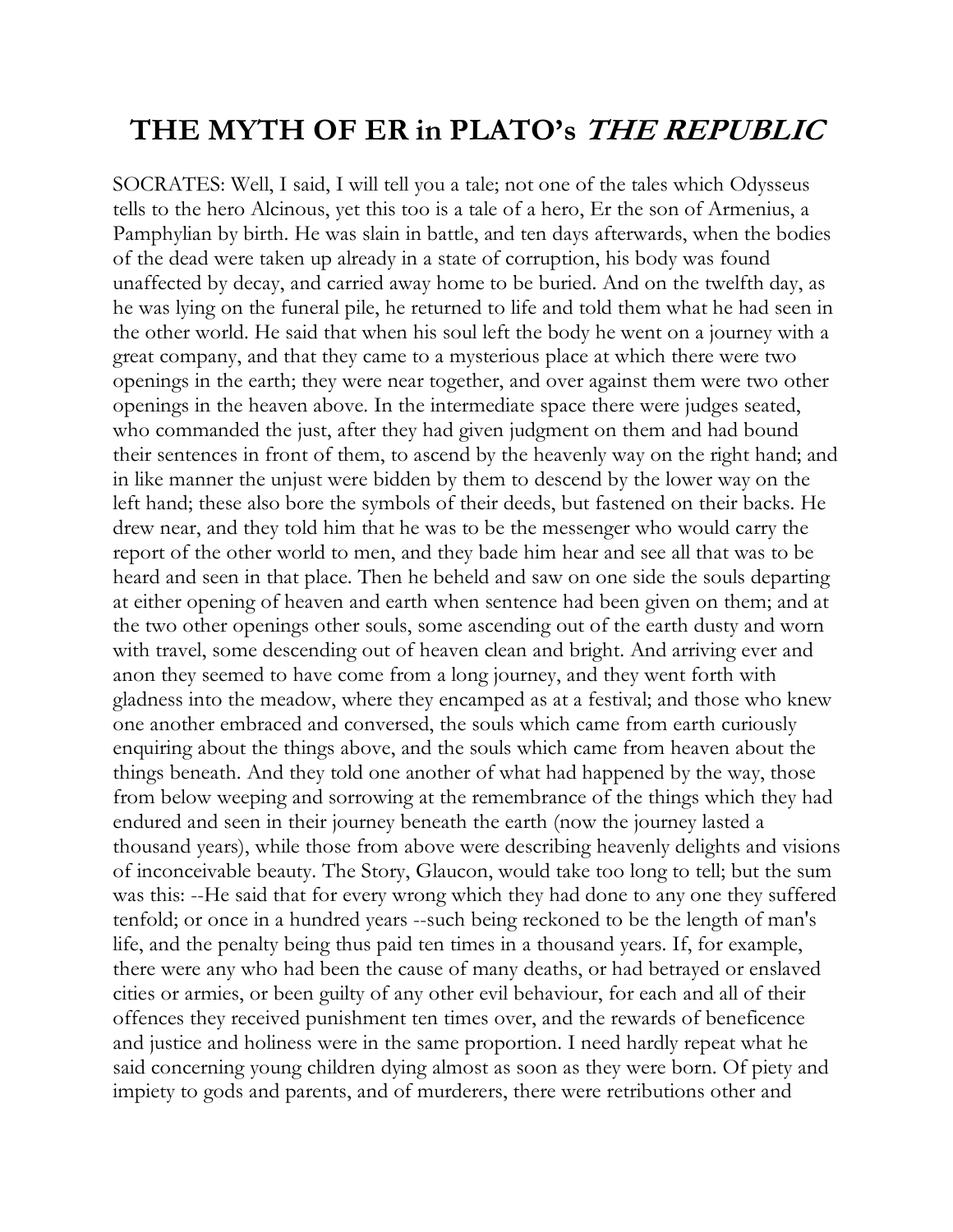greater far which he described. He mentioned that he was present when one of the spirits asked another, 'Where is Ardiaeus the Great?' (Now this Ardiaeus lived a thousand years before the time of Er: he had been the tyrant of some city of Pamphylia, and had murdered his aged father and his elder brother, and was said to have committed many other abominable crimes.) The answer of the other spirit was: 'He comes not hither and will never come. And this,' said he, 'was one of the dreadful sights which we ourselves witnessed. We were at the mouth of the cavern, and, having completed all our experiences, were about to reascend, when of a sudden Ardiaeus appeared and several others, most of whom were tyrants; and there were also besides the tyrants private individuals who had been great criminals: they were just, as they fancied, about to return into the upper world, but the mouth, instead of admitting them, gave a roar, whenever any of these incurable sinners or some one who had not been sufficiently punished tried to ascend; and then wild men of fiery aspect, who were standing by and heard the sound, seized and carried them off; and Ardiaeus and others they bound head and foot and hand, and threw them down and flayed them with scourges, and dragged them along the road at the side, carding them on thorns like wool, and declaring to the passers-by what were their crimes, and that they were being taken away to be cast into hell.' And of all the many terrors which they had endured, he said that there was none like the terror which each of them felt at that moment, lest they should hear the voice; and when there was silence, one by one they ascended with exceeding joy. These, said Er, were the penalties and retributions, and there were blessings as great.

Now when the spirits which were in the meadow had tarried seven days, on the eighth they were obliged to proceed on their journey, and, on the fourth day after, he said that they came to a place where they could see from above a line of light, straight as a column, extending right through the whole heaven and through the earth, in colour resembling the rainbow, only brighter and purer; another day's journey brought them to the place, and there, in the midst of the light, they saw the ends of the chains of heaven let down from above: for this light is the belt of heaven, and holds together the circle of the universe, like the under-girders of a trireme. From these ends is extended the spindle of Necessity, on which all the revolutions turn. The shaft and hook of this spindle are made of steel, and the whorl is made partly of steel and also partly of other materials. Now the whorl is in form like the whorl used on earth; and the description of it implied that there is one large hollow whorl which is quite scooped out, and into this is fitted another lesser one, and another, and another, and four others, making eight in all, like vessels which fit into one another; the whorls show their edges on the upper side, and on their lower side all together form one continuous whorl. This is pierced by the spindle, which is driven home through the centre of the eighth. The first and outermost whorl has the rim broadest, and the seven inner whorls are narrower, in the following proportions --the sixth is next to the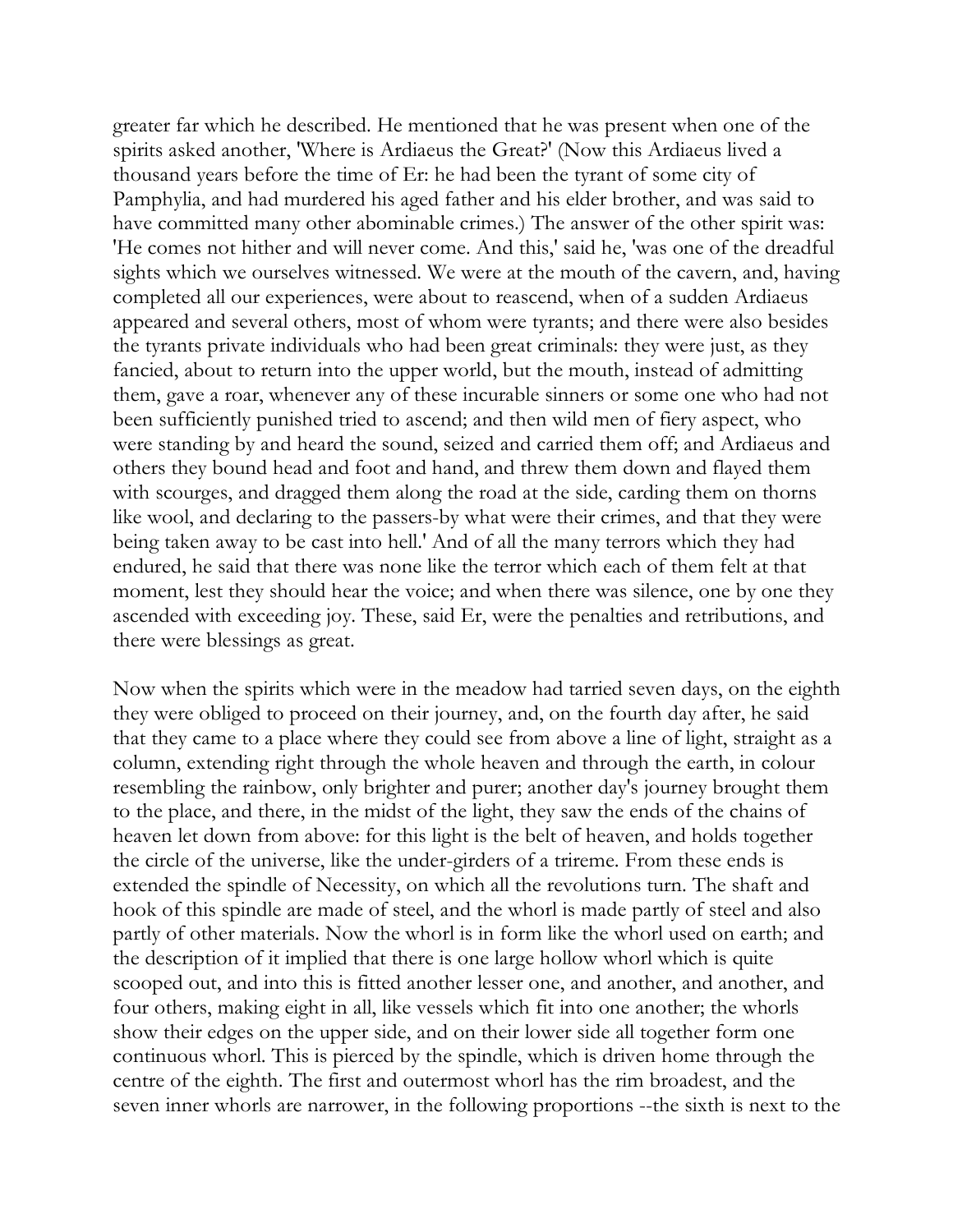first in size, the fourth next to the sixth; then comes the eighth; the seventh is fifth, the fifth is sixth, the third is seventh, last and eighth comes the second. The largest (of fixed stars) is spangled, and the seventh (or sun) is brightest; the eighth (or moon) coloured by the reflected light of the seventh; the second and fifth (Saturn and Mercury) are in colour like one another, and yellower than the preceding; the third (Venus) has the whitest light; the fourth (Mars) is reddish; the sixth (Jupiter) is in whiteness second. Now the whole spindle has the same motion; but, as the whole revolves in one direction, the seven inner circles move slowly in the other, and of these the swiftest is the eighth; next in swiftness are the seventh, sixth, and fifth, which move together; third in swiftness appeared to move according to the law of this reversed motion the fourth; the third appeared fourth and the second fifth. The spindle turns on the knees of Necessity; and on the upper surface of each circle is a siren, who goes round with them, hymning a single tone or note. The eight together form one harmony; and round about, at equal intervals, there is another band, three in number, each sitting upon her throne: these are the Fates, daughters of Necessity, who are clothed in white robes and have chaplets upon their heads, Lachesis and Clotho and Atropos, who accompany with their voices the harmony of the sirens -- Lachesis singing of the past, Clotho of the present, Atropos of the future; Clotho from time to time assisting with a touch of her right hand the revolution of the outer circle of the whorl or spindle, and Atropos with her left hand touching and guiding the inner ones, and Lachesis laying hold of either in turn, first with one hand and then with the other.

When Er and the spirits arrived, their duty was to go at once to Lachesis; but first of all there came a prophet who arranged them in order; then he took from the knees of Lachesis lots and samples of lives, and having mounted a high pulpit, spoke as follows: 'Hear the word of Lachesis, the daughter of Necessity. Mortal souls, behold a new cycle of life and mortality. Your genius will not be allotted to you, but you choose your genius; and let him who draws the first lot have the first choice, and the life which he chooses shall be his destiny. Virtue is free, and as a man honours or dishonours her he will have more or less of her; the responsibility is with the chooser --God is justified.' When the Interpreter had thus spoken he scattered lots indifferently among them all, and each of them took up the lot which fell near him, all but Er himself (he was not allowed), and each as he took his lot perceived the number which he had obtained. Then the Interpreter placed on the ground before them the samples of lives; and there were many more lives than the souls present, and they were of all sorts. There were lives of every animal and of man in every condition. And there were tyrannies among them, some lasting out the tyrant's life, others which broke off in the middle and came to an end in poverty and exile and beggary; and there were lives of famous men, some who were famous for their form and beauty as well as for their strength and success in games, or, again, for their birth and the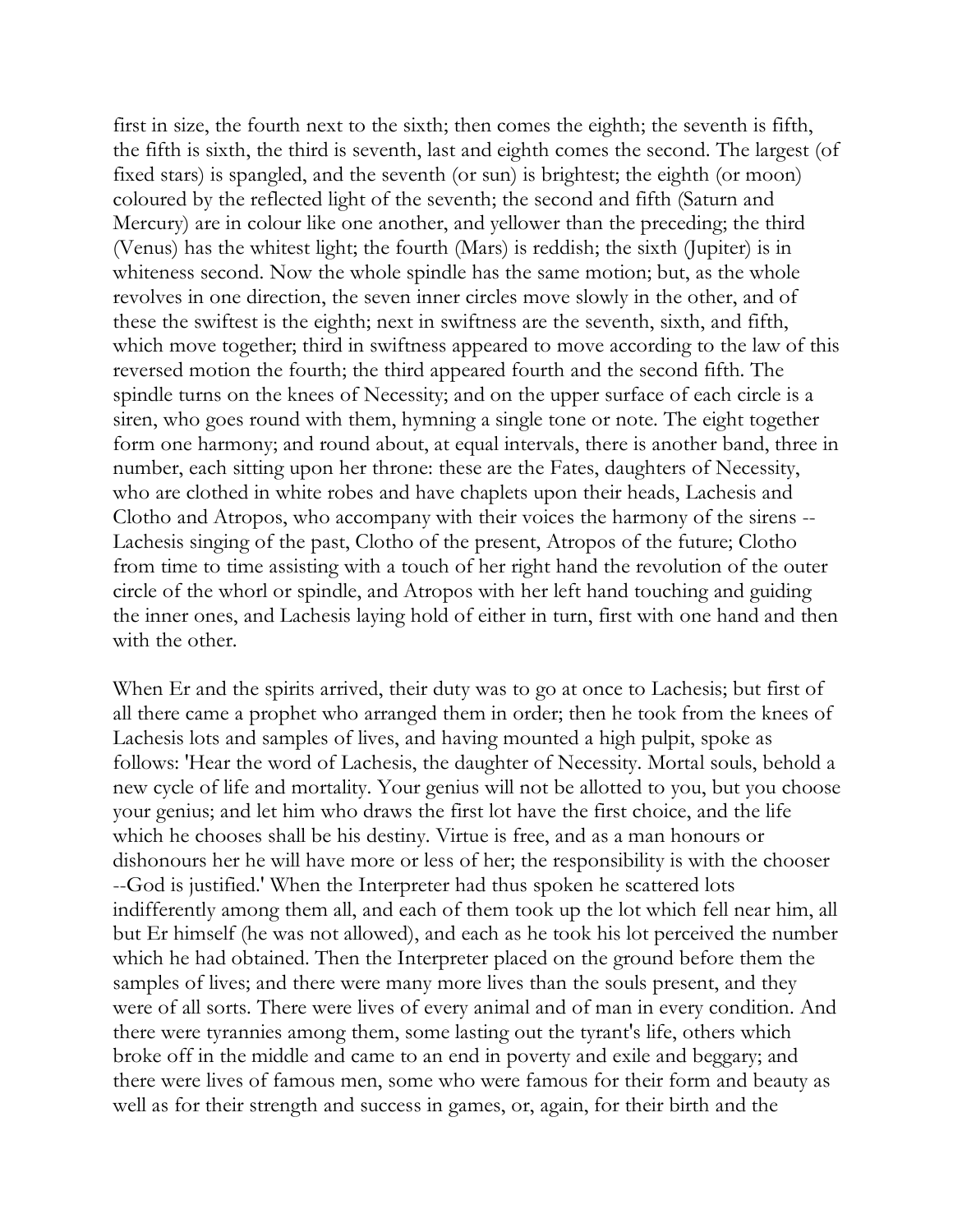qualities of their ancestors; and some who were the reverse of famous for the opposite qualities. And of women likewise; there was not, however, any definite character them, because the soul, when choosing a new life, must of necessity become different. But there was every other quality, and the all mingled with one another, and also with elements of wealth and poverty, and disease and health; and there were mean states also. And here, my dear Glaucon, is the supreme peril of our human state; and therefore the utmost care should be taken. Let each one of us leave every other kind of knowledge and seek and follow one thing only, if peradventure he may be able to learn and may find some one who will make him able to learn and discern between good and evil, and so to choose always and everywhere the better life as he has opportunity. He should consider the bearing of all these things which have been mentioned severally and collectively upon virtue; he should know what the effect of beauty is when combined with poverty or wealth in a particular soul, and what are the good and evil consequences of noble and humble birth, of private and public station, of strength and weakness, of cleverness and dullness, and of all the soul, and the operation of them when conjoined; he will then look at the nature of the soul, and from the consideration of all these qualities he will be able to determine which is the better and which is the worse; and so he will choose, giving the name of evil to the life which will make his soul more unjust, and good to the life which will make his soul more just; all else he will disregard. For we have seen and know that this is the best choice both in life and after death. A man must take with him into the world below an adamantine faith in truth and right, that there too he may be undazzled by the desire of wealth or the other allurements of evil, lest, coming upon tyrannies and similar villainies, he do irremediable wrongs to others and suffer yet worse himself; but let him know how to choose the mean and avoid the extremes on either side, as far as possible, not only in this life but in all that which is to come. For this is the way of happiness.

And according to the report of the messenger from the other world this was what the prophet said at the time: 'Even for the last comer, if he chooses wisely and will live diligently, there is appointed a happy and not undesirable existence. Let not him who chooses first be careless, and let not the last despair.' And when he had spoken, he who had the first choice came forward and in a moment chose the greatest tyranny; his mind having been darkened by folly and sensuality, he had not thought out the whole matter before he chose, and did not at first sight perceive that he was fated, among other evils, to devour his own children. But when he had time to reflect, and saw what was in the lot, he began to beat his breast and lament over his choice, forgetting the proclamation of the prophet; for, instead of throwing the blame of his misfortune on himself, he accused chance and the gods, and everything rather than himself. Now he was one of those who came from heaven, and in a former life had dwelt in a well-ordered State, but his virtue was a matter of habit only, and he had no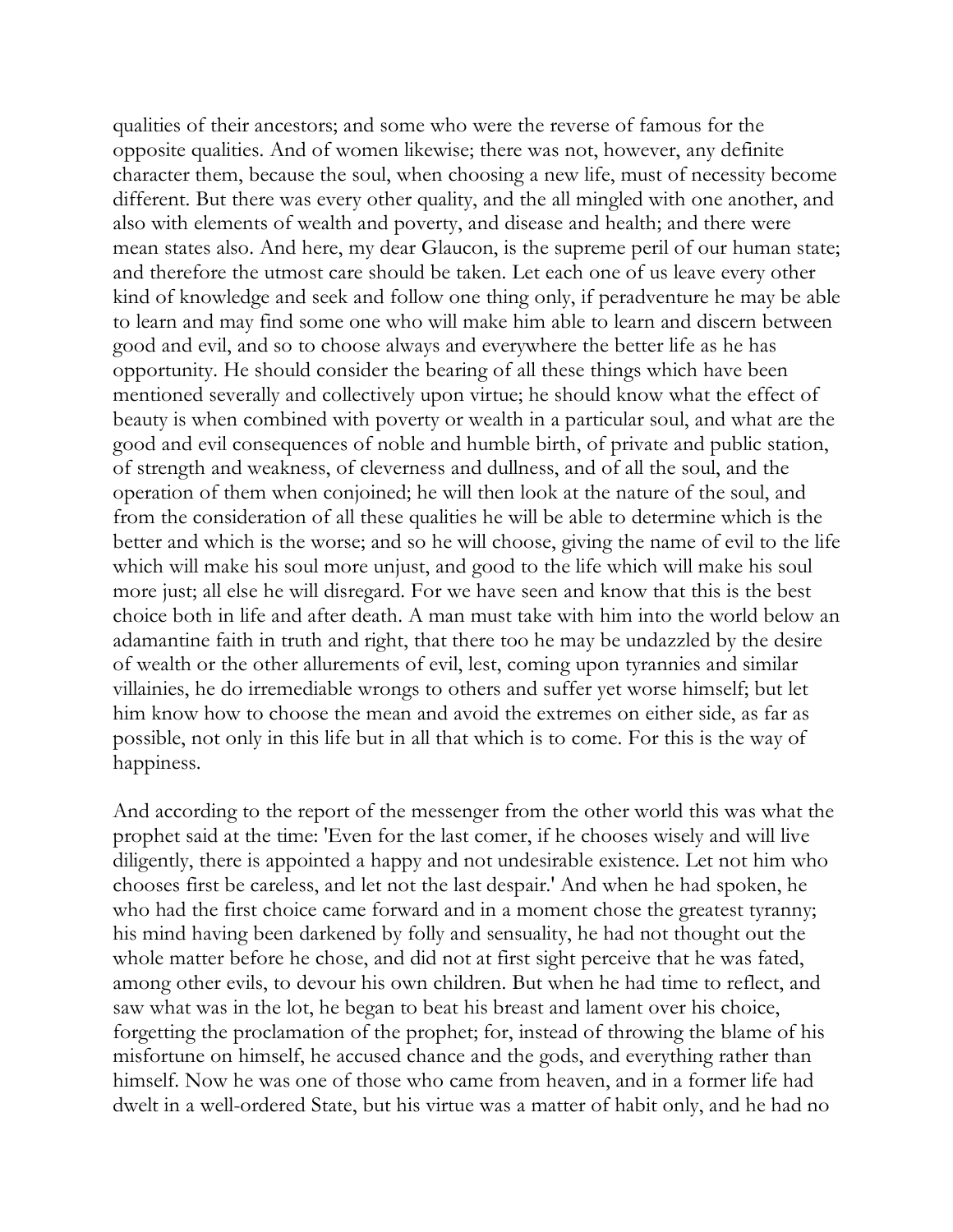philosophy. And it was true of others who were similarly overtaken, that the greater number of them came from heaven and therefore they had never been schooled by trial, whereas the pilgrims who came from earth, having themselves suffered and seen others suffer, were not in a hurry to choose. And owing to this inexperience of theirs, and also because the lot was a chance, many of the souls exchanged a good destiny for an evil or an evil for a good. For if a man had always on his arrival in this world dedicated himself from the first to sound philosophy, and had been moderately fortunate in the number of the lot, he might, as the messenger reported, be happy here, and also his journey to another life and return to this, instead of being rough and underground, would be smooth and heavenly. Most curious, he said, was the spectacle --sad and laughable and strange; for the choice of the souls was in most cases based on their experience of a previous life. There he saw the soul which had once been Orpheus choosing the life of a swan out of enmity to the race of women, hating to be born of a woman because they had been his murderers; he beheld also the soul of Thamyras choosing the life of a nightingale; birds, on the other hand, like the swan and other musicians, wanting to be men. The soul which obtained the twentieth lot chose the life of a lion, and this was the soul of Ajax the son of Telamon, who would not be a man, remembering the injustice which was done him the judgment about the arms. The next was Agamemnon, who took the life of an eagle, because, like Ajax, he hated human nature by reason of his sufferings. About the middle came the lot of Atalanta; she, seeing the great fame of an athlete, was unable to resist the temptation: and after her there followed the soul of Epeus the son of Panopeus passing into the nature of a woman cunning in the arts; and far away among the last who chose, the soul of the jester Thersites was putting on the form of a monkey. There came also the soul of Odysseus having yet to make a choice, and his lot happened to be the last of them all. Now the recollection of former tolls had disenchanted him of ambition, and he went about for a considerable time in search of the life of a private man who had no cares; he had some difficulty in finding this, which was lying about and had been neglected by everybody else; and when he saw it, he said that he would have done the had his lot been first instead of last, and that he was delighted to have it. And not only did men pass into animals, but I must also mention that there were animals tame and wild who changed into one another and into corresponding human natures --the good into the gentle and the evil into the savage, in all sorts of combinations.

All the souls had now chosen their lives, and they went in the order of their choice to Lachesis, who sent with them the genius whom they had severally chosen, to be the guardian of their lives and the fulfiller of the choice: this genius led the souls first to Clotho, and drew them within the revolution of the spindle impelled by her hand, thus ratifying the destiny of each; and then, when they were fastened to this, carried them to Atropos, who spun the threads and made them irreversible, whence without turning round they passed beneath the throne of Necessity; and when they had all